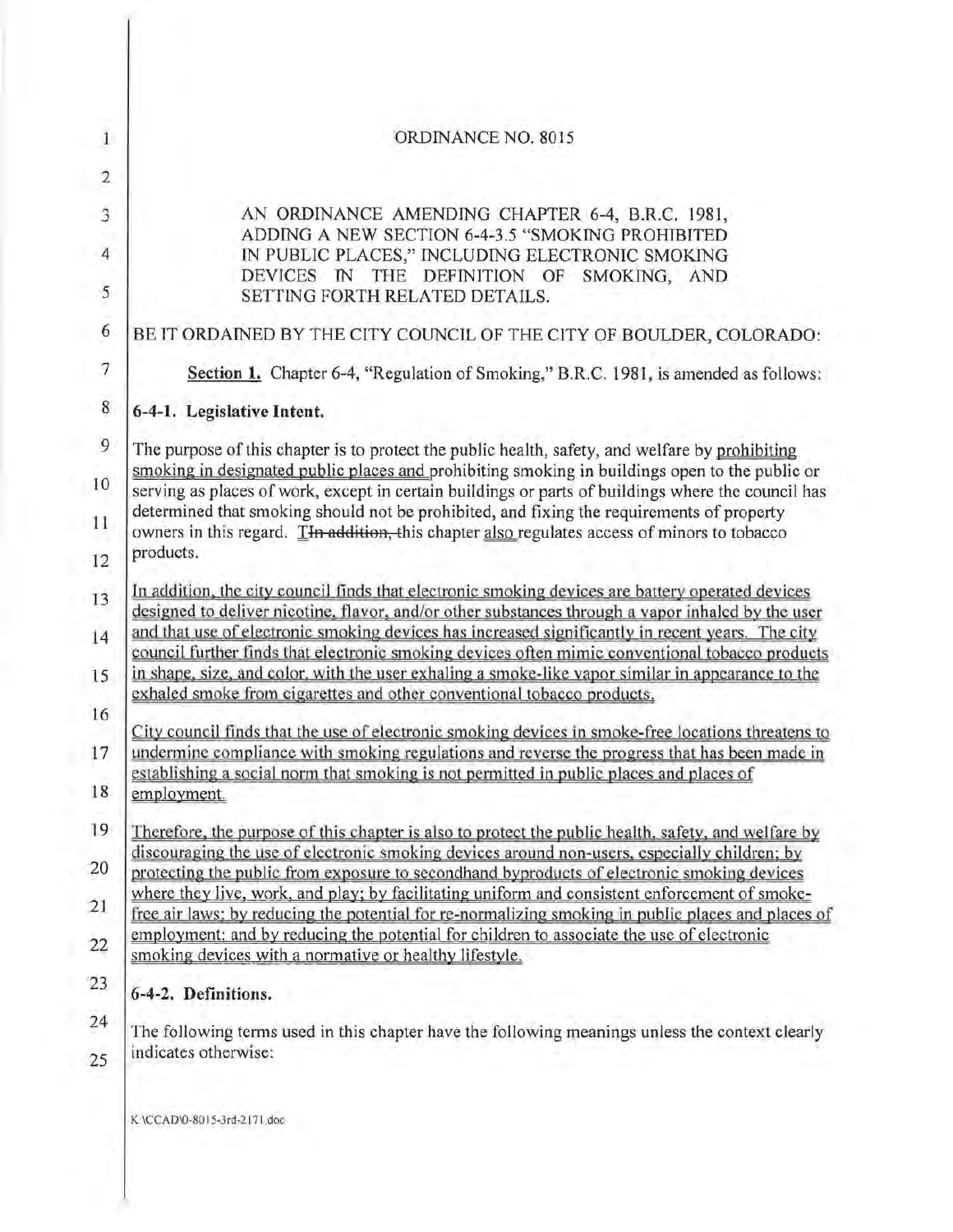| $\mathbf T$               | "Bar" means any indoor area that is operated and licensed as a tavern liquor license under Article                                                                                                                                                                                                              |
|---------------------------|-----------------------------------------------------------------------------------------------------------------------------------------------------------------------------------------------------------------------------------------------------------------------------------------------------------------|
| $\overline{2}$            | 47 of Title 12, C.R.S., primarily for the sale and service of alcohol beverages for on premises<br>consumption and where the service of food is secondary to the consumption of such beverages.                                                                                                                 |
| 3                         | "Boulder High School Area" means the entire area between the east curb line of Broadway                                                                                                                                                                                                                         |
| $\overline{4}$            | Street, the south curb line of Arapahoe Avenue, the west curb line of 17 <sup>th</sup> Street, and the north<br>curb line of University Avenue, provided, however, that this definition shall not apply to the<br>public right of way associated with Hillside Road, to moving vehicles traveling on any public |
| 5                         | right of way in the area described, or unless otherwise prohibited by this Chapter, to real property<br>that is privately owned.                                                                                                                                                                                |
| 6                         |                                                                                                                                                                                                                                                                                                                 |
| $\boldsymbol{7}$<br>$8\,$ | "Building" means any structure enclosed for protection from the weather, whether or not<br>windows or doors are open. If a person leases or possesses only a portion of a building, the term<br>"building" applies to the leasehold or possessory interest as well.                                             |
| 9                         | "City Municipal Campus," as used in this Chapter shall mean the entire area between the east<br>curb line of 13 <sup>th</sup> Street, to the east curb line of 9 <sup>th</sup> Street and between the north curb line of                                                                                        |
| 10<br>11                  | Arapahoe Avenue and the south curb line of Canyon Boulevard, provided, however, that this<br>definition shall not apply to moving vehicles on Broadway or 13 <sup>th</sup> Street or, unless otherwise<br>prohibited by this Chapter, to real property that is privately owned.                                 |
|                           | "Cigar-tobacco bar" means a bar that, in the calendar year ending December 31, 2005, generated                                                                                                                                                                                                                  |
| $12\,$                    | at least five percent or more of its total annual gross income or fifty thousand dollars in annual                                                                                                                                                                                                              |
| 13<br>14                  | sales from both the onsite sale of tobacco products and the rental of onsite humidors. In any<br>calendar year after December 31, 2005, a bar that fails to generate at least five percent of its total<br>annual gross income or fifty thousand dollars in annual sales both from the onsite sale of tobacco   |
| 15                        | products and the rental of onsite humidors, shall not be defined as a "cigar-tobacco bar" and shall<br>not thereafter be included in the definition, regardless of sales figures.                                                                                                                               |
| 16                        | "Dwelling," as used in this chapter, means any place used primarily for sleeping overnight and<br>conducting activities of daily living, not including a hotel or motel room or suite or bed and                                                                                                                |
| 17                        | breakfast.                                                                                                                                                                                                                                                                                                      |
| 18                        | "Downtown Boulder Business Improvement District" is as depicted in Appendix 8-B of Chapter<br>$8-6.$                                                                                                                                                                                                            |
| 19                        |                                                                                                                                                                                                                                                                                                                 |
| 20                        | "Electronic smoking device" means an electric or battery-operated device, the use of which<br>resembles conventional smoking, which can be used to deliver substances, including, but not<br>limited to, nicotine, tobacco, or marijuana, to the person using such device. Electronic smoking                   |
| 21                        | device shall include, without limitation, an electronic cigarette, cigar, cigarillo, pipe, or hookah.                                                                                                                                                                                                           |
| 22                        | Electronic smoking device shall not include any product approved by the food and drug<br>administration as a drug or medical device that is used in accordance with its purpose.                                                                                                                                |
| 23                        | "Enclosed area," as used in this chapter, means an area which contains a structure made up of a                                                                                                                                                                                                                 |
| 24                        | roof and two or more walls regardless of the composition of the walls or roof. This includes, but<br>is not limited to, the following: park shelters, event tents, bus shelters, patio awnings and                                                                                                              |
| 25                        | canopics.                                                                                                                                                                                                                                                                                                       |
|                           | K:\CCAD\0-8015-3rd-2171.doc                                                                                                                                                                                                                                                                                     |
|                           |                                                                                                                                                                                                                                                                                                                 |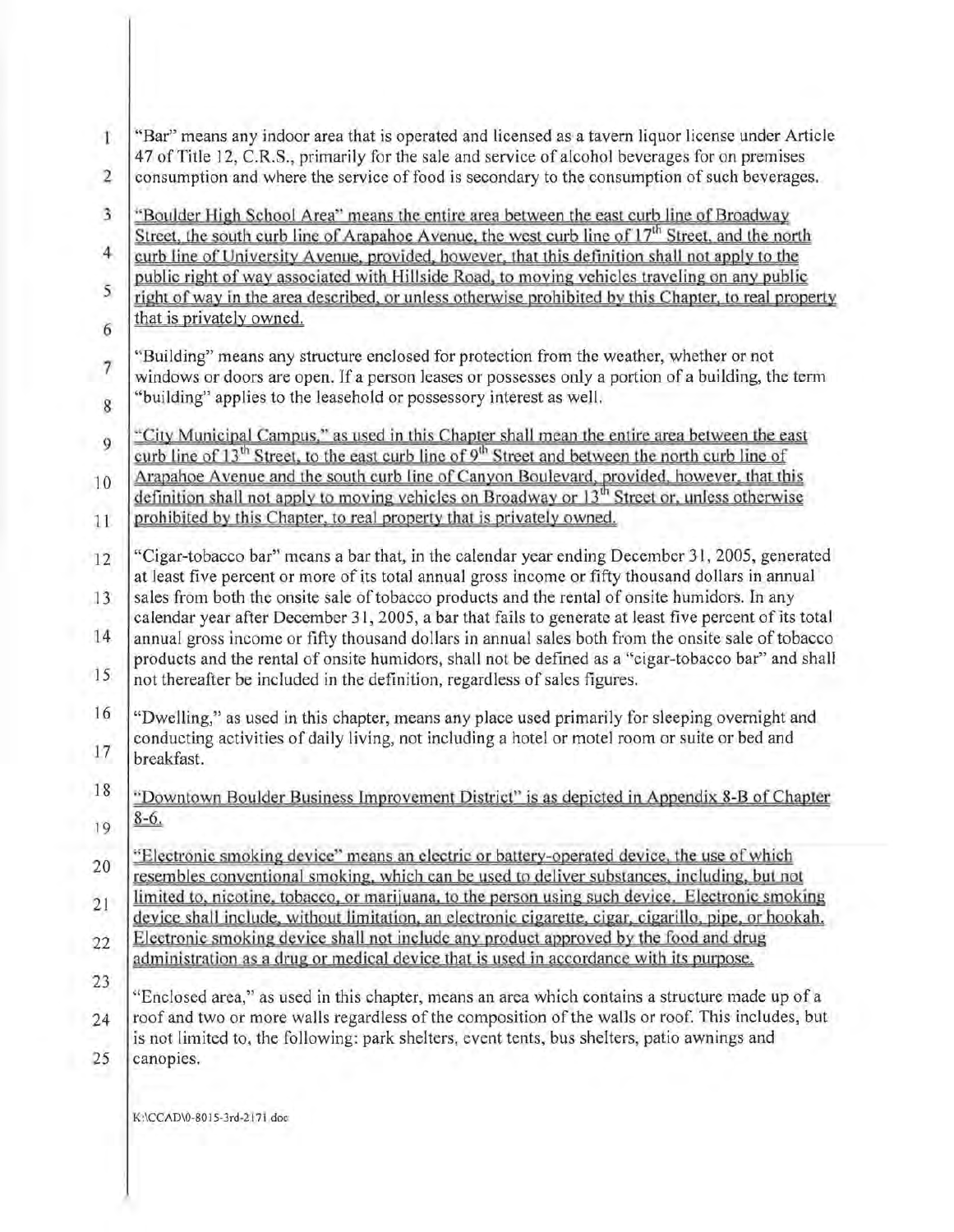|                                                                                                                                                                                                                                                                                                                                                                                                                                | "Entryway" means the outside of any doorway leading into and exiting from a building or<br>enclosed area. "Entryway" also includes the area of public or private property within fifteen<br>twenty-five feet of the doorway.<br>"Mall" means the Downtown Boulder Mall as defined in Ordinance No. 4267, as amended by<br>Ordinance No. 4543 and any successor ordinance.<br>"Public," as used in this Chapter shall mean any property that is city owned; city maintained; city<br>owned and leased to others; designated by the city as a path or trail for bicycles or pedestrians; or<br>a transit stop as defined in this section.<br>"Public conveyance" means any motor vehicle or other means of conveyance licensed by the |  |  |  |
|--------------------------------------------------------------------------------------------------------------------------------------------------------------------------------------------------------------------------------------------------------------------------------------------------------------------------------------------------------------------------------------------------------------------------------|-------------------------------------------------------------------------------------------------------------------------------------------------------------------------------------------------------------------------------------------------------------------------------------------------------------------------------------------------------------------------------------------------------------------------------------------------------------------------------------------------------------------------------------------------------------------------------------------------------------------------------------------------------------------------------------------------------------------------------------|--|--|--|
|                                                                                                                                                                                                                                                                                                                                                                                                                                |                                                                                                                                                                                                                                                                                                                                                                                                                                                                                                                                                                                                                                                                                                                                     |  |  |  |
|                                                                                                                                                                                                                                                                                                                                                                                                                                |                                                                                                                                                                                                                                                                                                                                                                                                                                                                                                                                                                                                                                                                                                                                     |  |  |  |
|                                                                                                                                                                                                                                                                                                                                                                                                                                |                                                                                                                                                                                                                                                                                                                                                                                                                                                                                                                                                                                                                                                                                                                                     |  |  |  |
|                                                                                                                                                                                                                                                                                                                                                                                                                                |                                                                                                                                                                                                                                                                                                                                                                                                                                                                                                                                                                                                                                                                                                                                     |  |  |  |
|                                                                                                                                                                                                                                                                                                                                                                                                                                | Public Utilities Commission of the state for the transportation of passengers for hire, and<br>includes, without limitation, busses, taxicabs, limousine services, and airport passenger services.                                                                                                                                                                                                                                                                                                                                                                                                                                                                                                                                  |  |  |  |
|                                                                                                                                                                                                                                                                                                                                                                                                                                | "Smoke" or "smoking" means the lighting of any cigarette, cigar, or, pipe or activation of an<br>electronic smoking device, or the possession of any lighted cigarette, cigar, or pipe, or activated<br>electronic smoking device regardless of its composition.                                                                                                                                                                                                                                                                                                                                                                                                                                                                    |  |  |  |
|                                                                                                                                                                                                                                                                                                                                                                                                                                | "Tobacco product" means cigarettes, cigars, cheroots, stogies, periques, and other products                                                                                                                                                                                                                                                                                                                                                                                                                                                                                                                                                                                                                                         |  |  |  |
| containing any measurable amount of tobacco, granulated, plug cut, crimp cut, ready rubbed, and<br>other smoking tobacco, snuff, snuff flour, cavendish, plug and twist tobacco, fine-cut and other                                                                                                                                                                                                                            |                                                                                                                                                                                                                                                                                                                                                                                                                                                                                                                                                                                                                                                                                                                                     |  |  |  |
| chewing tobaccos, shorts, refuse scraps, clippings, cuttings and sweepings of tobacco, and other<br>kinds and forms of tobacco, prepared in such manner as to be suitable for both chewing or for<br>smoking in a cigarette, pipe, electronic smoking device or otherwise, or both for chewing and<br>smoking. Tobacco also includes cloves, marijuana, and any other plant matter or product that is<br>packaged for smoking. |                                                                                                                                                                                                                                                                                                                                                                                                                                                                                                                                                                                                                                                                                                                                     |  |  |  |
|                                                                                                                                                                                                                                                                                                                                                                                                                                |                                                                                                                                                                                                                                                                                                                                                                                                                                                                                                                                                                                                                                                                                                                                     |  |  |  |
|                                                                                                                                                                                                                                                                                                                                                                                                                                | "Transit Stop," as used in this chapter, means a public conveyance passenger waiting area<br>designated by signage attached to a post and the public right of way around the stop, including<br>but not limited to the bus shelter, and bench.                                                                                                                                                                                                                                                                                                                                                                                                                                                                                      |  |  |  |
|                                                                                                                                                                                                                                                                                                                                                                                                                                | 6-4-3. Smoking Prohibited Within Buildings and Enclosed Areas.                                                                                                                                                                                                                                                                                                                                                                                                                                                                                                                                                                                                                                                                      |  |  |  |
| (a)                                                                                                                                                                                                                                                                                                                                                                                                                            | No person shall smoke within any building or enclosed area except in one of the<br>following locations:                                                                                                                                                                                                                                                                                                                                                                                                                                                                                                                                                                                                                             |  |  |  |
|                                                                                                                                                                                                                                                                                                                                                                                                                                | In any dwelling. This exception does not extend to a city owned dwelling;<br>(1)<br>or a lobby, common elevator, common hallway or any other common area                                                                                                                                                                                                                                                                                                                                                                                                                                                                                                                                                                            |  |  |  |
|                                                                                                                                                                                                                                                                                                                                                                                                                                | of a building containing attached dwelling units;                                                                                                                                                                                                                                                                                                                                                                                                                                                                                                                                                                                                                                                                                   |  |  |  |
|                                                                                                                                                                                                                                                                                                                                                                                                                                | In a hotel/motel room or bed and breakfast guest room rented to one or<br>(2)<br>more guests if the total percentage of such smoking rooms in such<br>hotel/motel or bed and breakfast does not exceed twenty-five percent. This                                                                                                                                                                                                                                                                                                                                                                                                                                                                                                    |  |  |  |
|                                                                                                                                                                                                                                                                                                                                                                                                                                |                                                                                                                                                                                                                                                                                                                                                                                                                                                                                                                                                                                                                                                                                                                                     |  |  |  |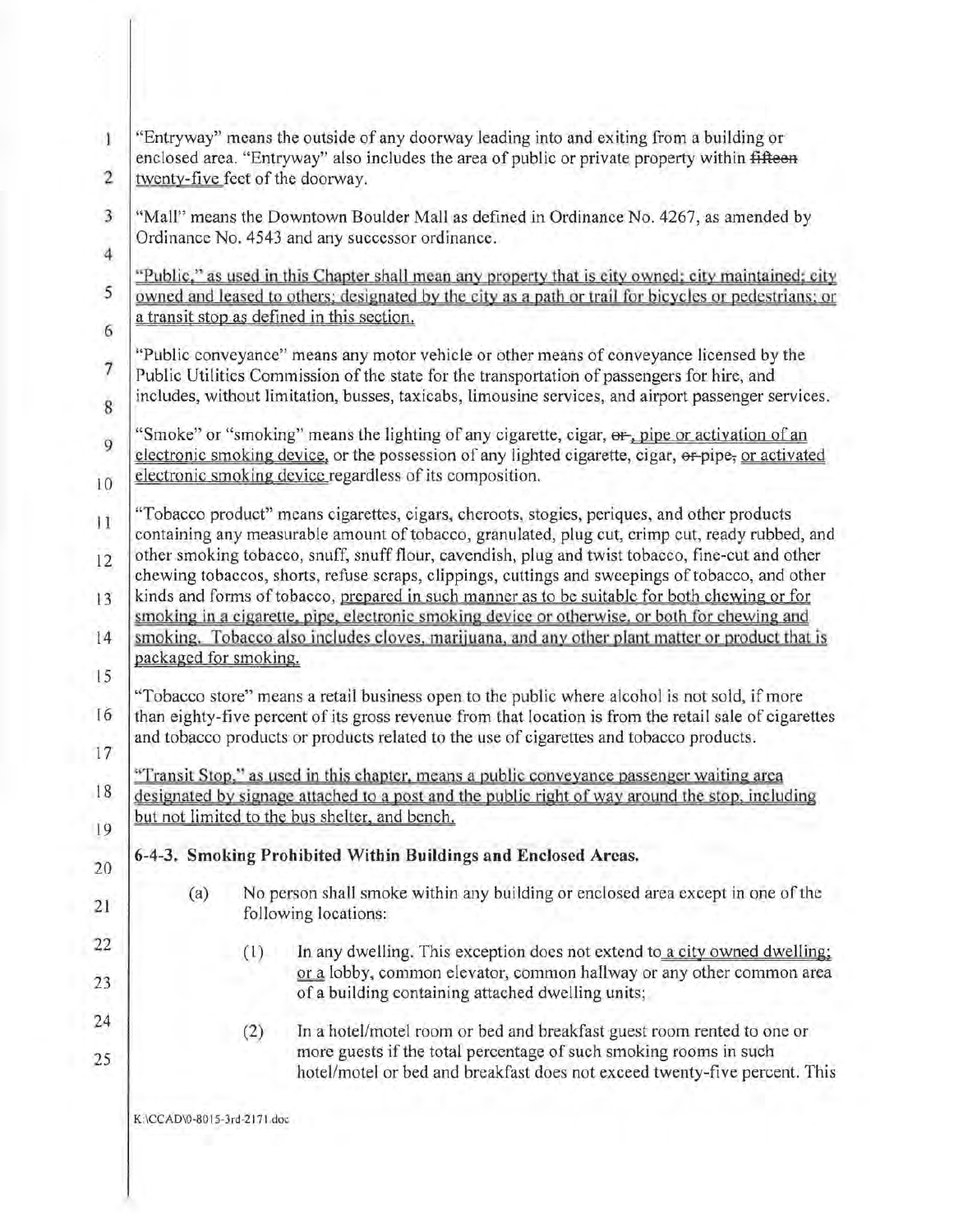|     | exception does not extend to a lobby, common elevator, common hallway<br>or any other common area of a hotel/motel or bed and breakfast;                                                                                                                                                                                                                                                                                        |  |  |
|-----|---------------------------------------------------------------------------------------------------------------------------------------------------------------------------------------------------------------------------------------------------------------------------------------------------------------------------------------------------------------------------------------------------------------------------------|--|--|
|     | In a tobacco store;<br>(3)                                                                                                                                                                                                                                                                                                                                                                                                      |  |  |
|     | (4)<br>In a cigar-tobacco bar which existed as of December 31, 2005, provided<br>that it does not expand its size or change its location from the size and<br>location in which it existed as of December 31, 2005;                                                                                                                                                                                                             |  |  |
|     | (5)<br>In a building or on property which is occupied by the state of Colorado,<br>the United States government, Boulder County or the Boulder Valley<br>School District which was not designated as a smoke free area by the<br>manager of such area. The city council urges such governmental entities to<br>designate smoke free areas in order to promote full access by the public<br>and protect the health of employees; |  |  |
|     | (6)<br>In private homes, private residences and private automobiles; not to<br>include any such home, residence or vehicle being used for child care or<br>day care or a private vehicle being used for the public transportation of<br>children or as part of health care or day care transportation; or                                                                                                                       |  |  |
|     | (7)<br>In a limousine under private hire.                                                                                                                                                                                                                                                                                                                                                                                       |  |  |
| (b) | Unless excepted under subsection (a) of this section, the prohibitions of this<br>chapter apply to all buildings or enclosed areas which serve as places of work, but<br>this subsection (b) neither enlarges nor diminishes the meaning of subsection (a)<br>of this section.                                                                                                                                                  |  |  |
| (c) | Nothing in this chapter shall prevent an owner, lessee, principal manager or<br>person in control of any place, including, without limitation, any motor vehicle,<br>outdoor area or dwelling, from prohibiting smoking completely in such place, and<br>no person shall fail to abide by such a private prohibition.                                                                                                           |  |  |
|     | 6-4-3.5. Smoking Prohibited in Public Areas.                                                                                                                                                                                                                                                                                                                                                                                    |  |  |
|     | No person shall smoke in a public area:                                                                                                                                                                                                                                                                                                                                                                                         |  |  |
| (a) | in the Downtown Boulder Business Improvement District including the Mall:                                                                                                                                                                                                                                                                                                                                                       |  |  |
| (b) | on any park, parkland or facility;                                                                                                                                                                                                                                                                                                                                                                                              |  |  |
| (c) | on any open space and mountain parks property;                                                                                                                                                                                                                                                                                                                                                                                  |  |  |
| (d) | on any trail, path or multi-use path and within twenty-five feet of curtilage to any<br>trail, path or multi-use path;                                                                                                                                                                                                                                                                                                          |  |  |
| (e) | within twenty-five feet of a library facility;                                                                                                                                                                                                                                                                                                                                                                                  |  |  |
|     |                                                                                                                                                                                                                                                                                                                                                                                                                                 |  |  |

K:\CCADI0-8015-3rd-2171.doc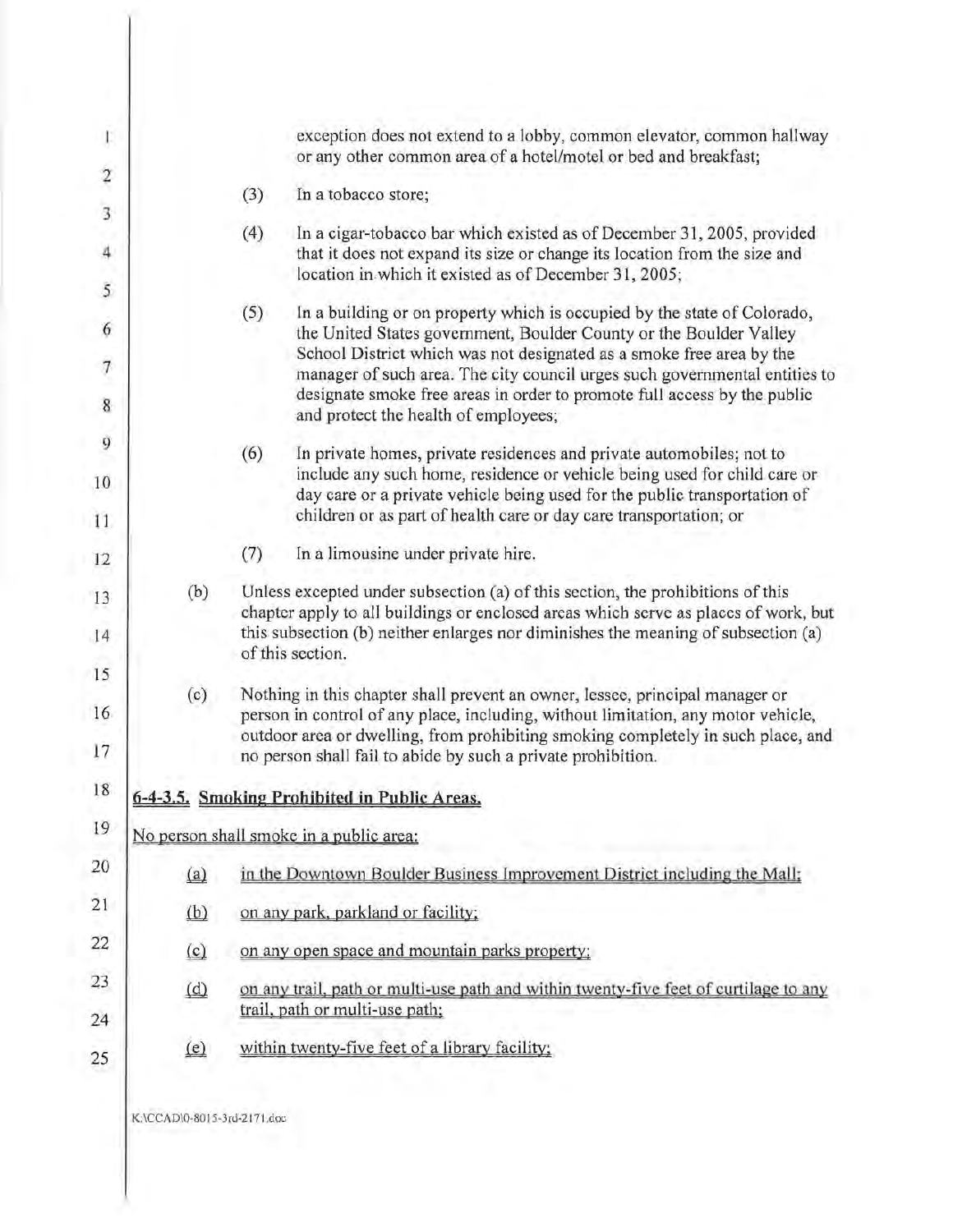| $\Omega$                                                                                                                                                                                                                                                                                                                                     | within twenty-five feet of a transit stop;                                                                                                                                                                                                                                                                                                       |  |  |  |
|----------------------------------------------------------------------------------------------------------------------------------------------------------------------------------------------------------------------------------------------------------------------------------------------------------------------------------------------|--------------------------------------------------------------------------------------------------------------------------------------------------------------------------------------------------------------------------------------------------------------------------------------------------------------------------------------------------|--|--|--|
| $\left( \mathbf{g}\right)$                                                                                                                                                                                                                                                                                                                   | within the City Municipal Campus; and                                                                                                                                                                                                                                                                                                            |  |  |  |
| (h)                                                                                                                                                                                                                                                                                                                                          | within the Boulder High School Area as defined in this Chapter.                                                                                                                                                                                                                                                                                  |  |  |  |
| 6-4-5.5 Smoking Prohibited on the Mall Outdoors at Restaurants and Tayerns.                                                                                                                                                                                                                                                                  |                                                                                                                                                                                                                                                                                                                                                  |  |  |  |
| No person shall smoke-on the Mall outdoors at a restaurant or tavern where food or beverages<br>are served or consumed.                                                                                                                                                                                                                      |                                                                                                                                                                                                                                                                                                                                                  |  |  |  |
| 6-4-6. Signs Required to Be Posted.                                                                                                                                                                                                                                                                                                          |                                                                                                                                                                                                                                                                                                                                                  |  |  |  |
| To advise persons of the existence of "No Smoking" or "Smoking Permitted" areas, no owner,<br>lessee, principal manager or person in control of a building, enclosed area or an establishment<br>within a building shall fail to post signs with letters no less than one inch high or symbols no less<br>than three inches high as follows: |                                                                                                                                                                                                                                                                                                                                                  |  |  |  |
| (1)                                                                                                                                                                                                                                                                                                                                          | Where smoking is prohibited in the entire establishment, a sign using the words<br>"No Smoking" or the international no-smoking symbol shall be posted<br>conspicuously either on all public entrances or in a position clearly visible on<br>entry into the building, enclosed area or establishment.                                           |  |  |  |
| (2)                                                                                                                                                                                                                                                                                                                                          | Where certain areas are designated as smoking areas pursuant to this chapter, a<br>sign using the words "No Smoking Except in Designated Areas" shall be posted<br>conspicuously either on all public entrances or in a position clearly visible on                                                                                              |  |  |  |
| (3)                                                                                                                                                                                                                                                                                                                                          | entry into the building or establishment.<br>In tobacco stores, a sign shall be posted conspicuously either on all public<br>entrances or in a position clearly visible on entry into the building or<br>establishment using the words "Smoking Permitted: children under eighteen years<br>of age must be accompanied by a parent or guardian." |  |  |  |
| (4)                                                                                                                                                                                                                                                                                                                                          | A sign using the words "No Smoking within fifteen feet of the entryway" shall be<br>posted conspicuously on all entryways of buildings, enclosed areas or<br>establishments.                                                                                                                                                                     |  |  |  |
| (5)                                                                                                                                                                                                                                                                                                                                          | The requirements of this section do not apply to an exempt dwelling or any public<br>areas designated in section 6-4-3.5.                                                                                                                                                                                                                        |  |  |  |
| Section 2. This ordinance is necessary to protect the public health, safety, and welfare of                                                                                                                                                                                                                                                  |                                                                                                                                                                                                                                                                                                                                                  |  |  |  |
|                                                                                                                                                                                                                                                                                                                                              | the residents of the city, and covers matters of local concern.                                                                                                                                                                                                                                                                                  |  |  |  |
|                                                                                                                                                                                                                                                                                                                                              |                                                                                                                                                                                                                                                                                                                                                  |  |  |  |
| K:\CCAD\0-8015-3rd-2171.doc                                                                                                                                                                                                                                                                                                                  |                                                                                                                                                                                                                                                                                                                                                  |  |  |  |
|                                                                                                                                                                                                                                                                                                                                              |                                                                                                                                                                                                                                                                                                                                                  |  |  |  |